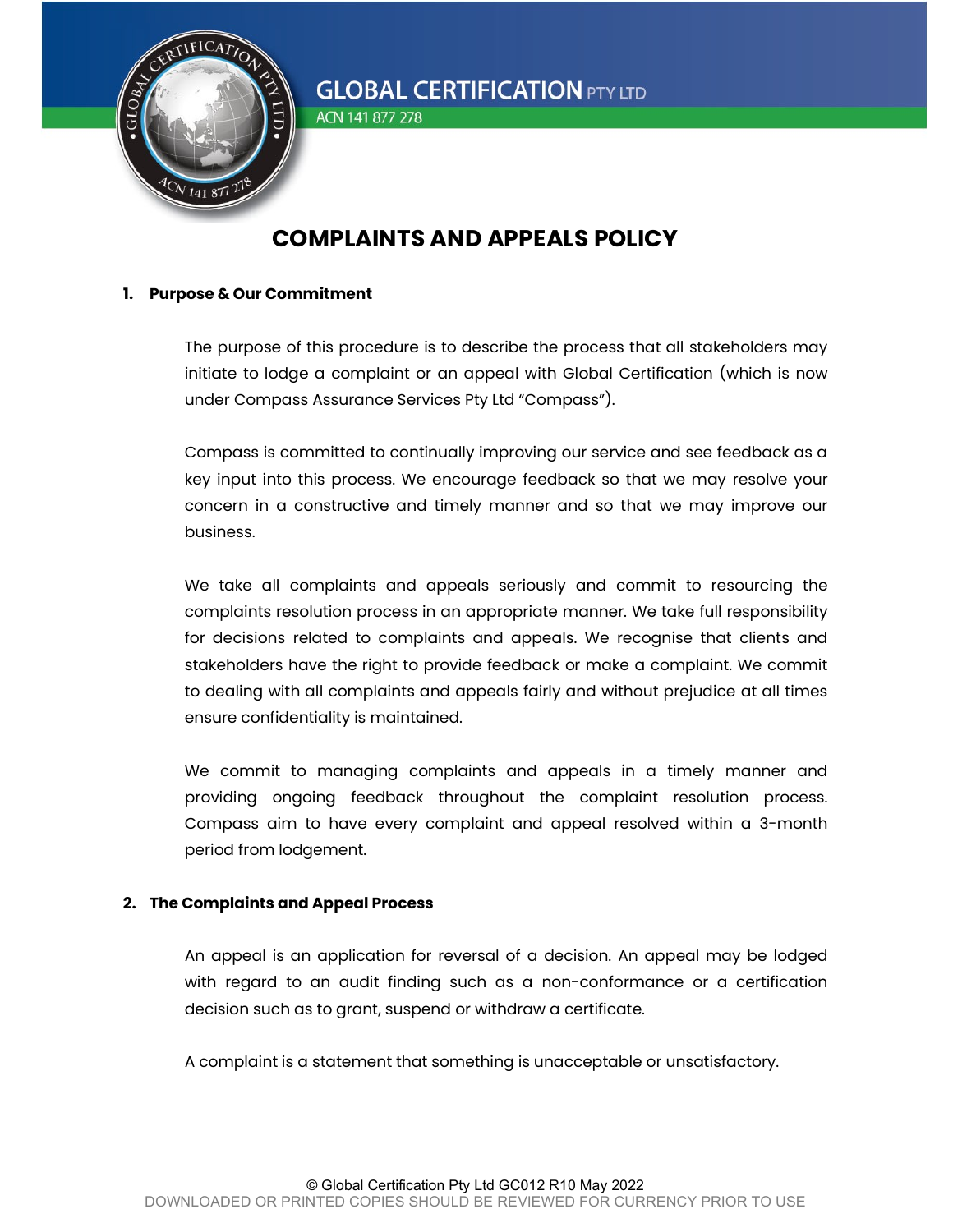

ACN 141 877 278

## COMPLAINTS AND APPEALS POLICY

#### 2.1. Lodging A Complaint or an Appeal

Appeals or complaints must in the first instance be lodged directly with Compass.

These can be submitted by emailing the Managing Director care of info@cas.com.au or in writing care of Level 1, 135 Queen Street, Cleveland, QLD 4163.

For more information on lodging a complaint or an appeal you may phone the Managing Director on 1300 495 855.

## 2.2.Initial Handling

All complaints and appeals relating to Global Certification or Global Certification clients or workers are scanned for validity and are then lodged in our corrective action database and given a unique corrective action number, responsible person, date of lodgement and target resolution date. A letter confirming the corrective action number and acknowledging receipt of the complaint are sent to the initiator within 5 working days.

#### 2.3. Resolution Process

The nominated responsible person is responsible for managing the resolution process. The responsible person will be someone who is a competent person, independent and has not been involved in the client specific audit or certification decision.

The responsible person will analyse the complaint, taking into consideration other complaints and the overall management system of the client and determine a cause. An action plan will then be developed to correct the current issue and for corrective action.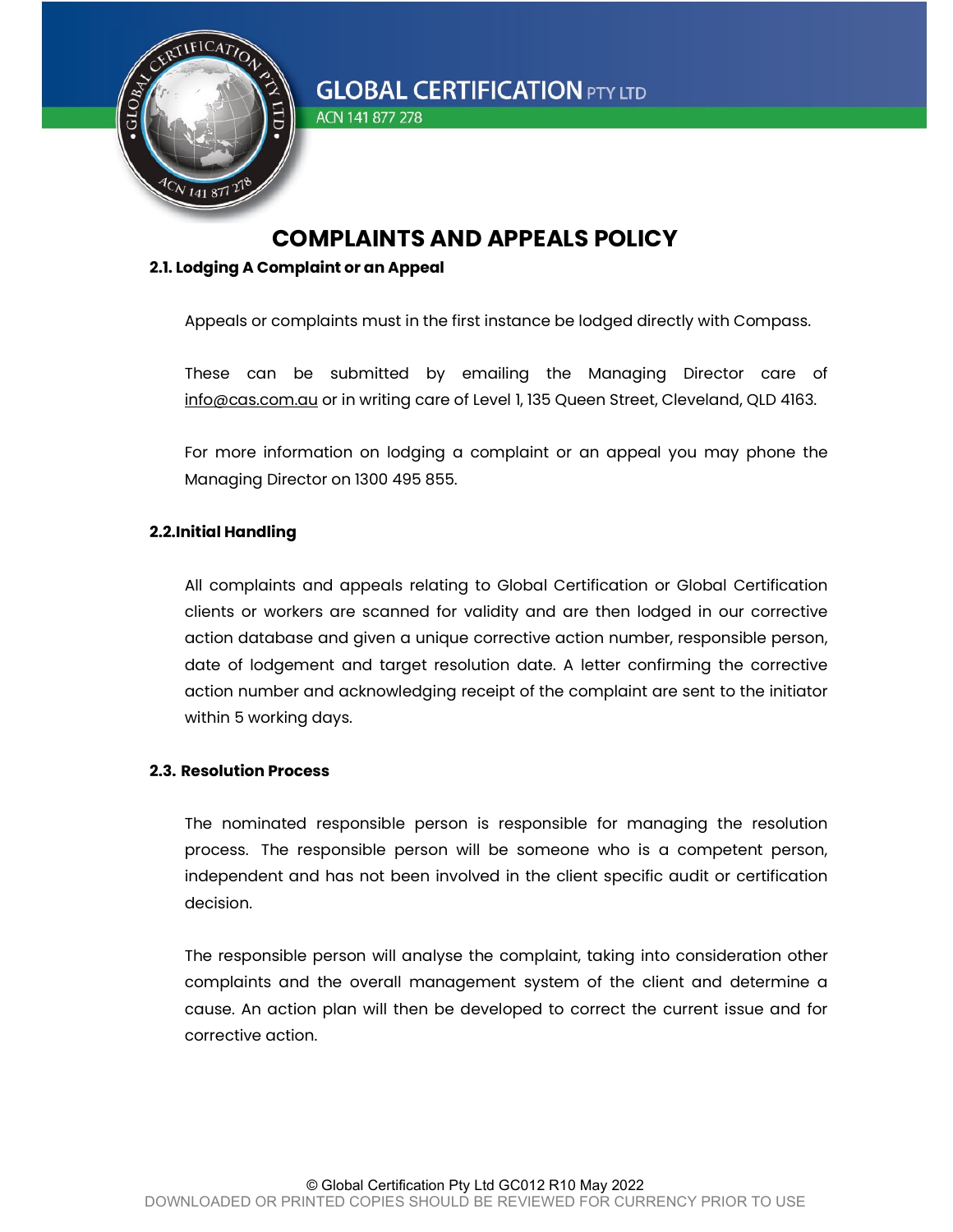

ACN 141 877 278

## COMPLAINTS AND APPEALS POLICY

If the complaint in question refers to a certified client then the responsible person will notify the client at an appropriate time.

The action plan will be approved by the Managing Director and then actioned as soon as is reasonably practicable.

The responsible person may nominate action owners but is ultimately responsible for the resolution process.

Once the action plan has been deployed and completed a review is undertaken by a person not involved in the complaint to ensure the corrective actions were effective. Written confirmation of the actions taken and the status of the resolution will be sent to the initiator and the complaint will be closed.

Compass shall only on the basis of consultation with its client and the complainant whether and to what extent, the subject of the complaint and its resolution shall be made public.

If the complaint has not been resolved within the nominated time frame, the complainant may escalate the complaint to the Managing Director for immediate review.

## 2.4. Tracking Process

Initiators may contact the Managing Director care of **info@cas.com.au** or in writing care of PO Box 1408 Cleveland, QLD, 4163 or by phone on 1300 495 855 stating their name, address and the unique corrective action number. Written confirmation of status of complaint will be sent no less than on a quarterly basis.

The Managing Director reviews all complaints and appeals as part of the monthly board meeting any complaints or appeals that have not been closed within the target resolution date are discussed at the board meeting to ensure appropriate